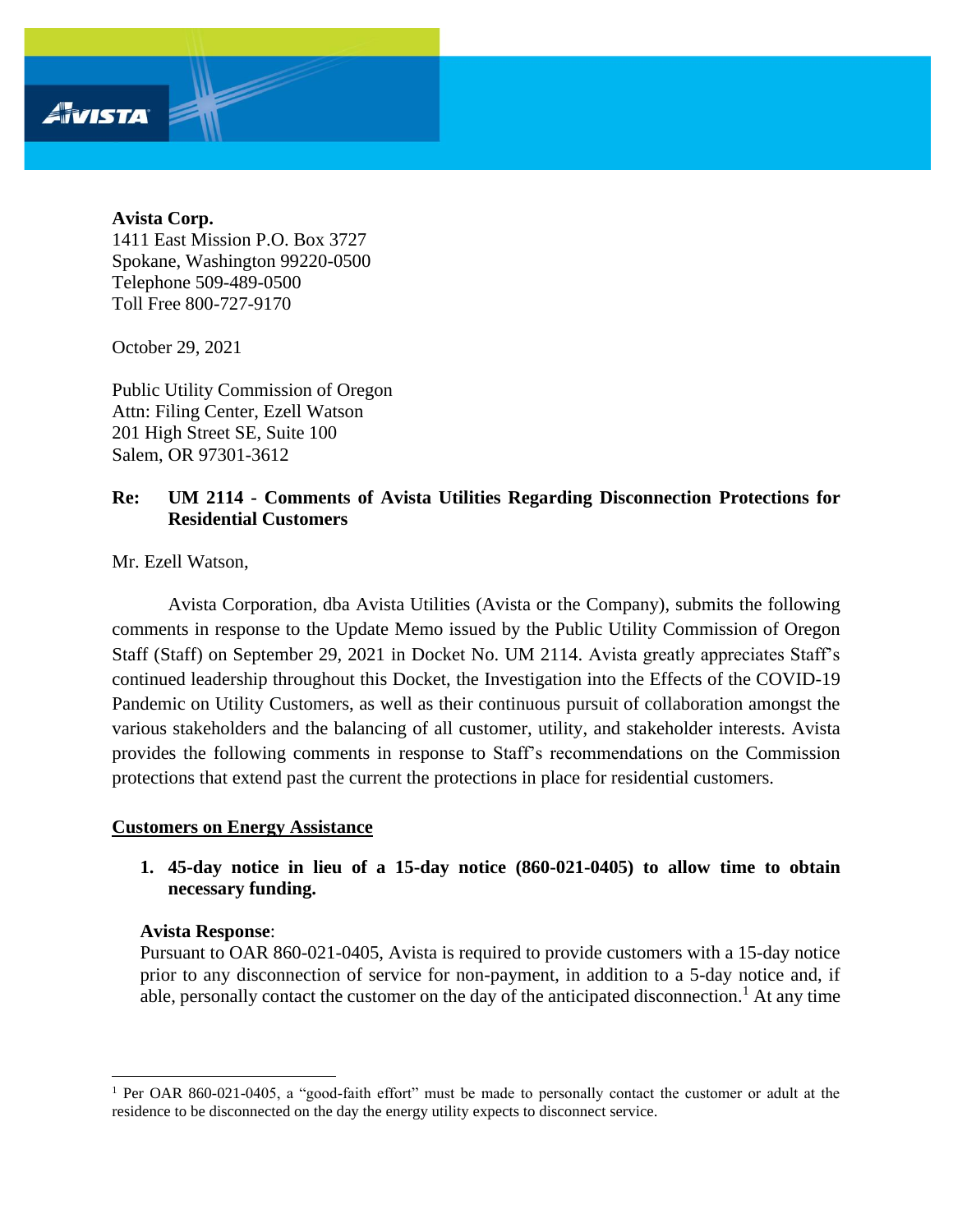during this notification process, or during the existing 48-day billing and collections process,<sup>2</sup> the customer may contact the Company to make a payment, set up payment arrangements, or otherwise work with the Company to halt the collections process. Customers have a multitude of options that will automatically pause or discontinue the disconnection process, such as enrolling in a Levelized or Usage Plus payment plan (further described below), or establishing a Time Payment Agreement (TPA), which can extend for up to 24 months and is eligible to be renegotiated once annually if broken. Receipt of Energy Assistance funding, or simply notifying the Company that a customer is seeking Energy Assistance, will also postpone any pending disconnection. Once Avista is notified by a customer that they are seeking financial assistance, the Company places a 60-day hold on the collections process to allow the customer time to complete the energy assistance application and intake process. Additionally, customers with medical certificates in place have additional protections from service disconnection, and those working with the Company's Customer Assistance Referral and Evaluation Services (CARES) department receive individualized assistance based on their specific situation.<sup>3</sup> With these processes already in place, **the current 15-day notice requirement is sufficient,** and an extended notice process is not necessary. It is also important to note that it is Avista's experience (prior to the COVID-19 disconnection moratorium) that approximately 94% of customers that enter the collections process take action to avoid disconnection.

In order to provide a longer noticing process to potentially low-income customers (i.e., customers that have received energy assistance), Avista would need develop two separate collections processes: one for customers that have not received energy assistance, and an extended collections process for those that have. To do this, Avista's Customer Care and Billing (CC&B) system would require an enhancement that allows for detection of low-income characteristics within its collections process. The timeframe for such re-programming is unknown, as would be the cost which would be directly assigned to Oregon operations. Furthermore, Avista does not acquire or maintain any customer income data and, as such, would be unable to readily identify "low-income" customers for these purposes; the only evidence the Company could use to recognize potential low-income status is historical receipt of energy assistance.

Due to the abundance of options already available to customers, in addition to the 60-day hold currently utilized for those seeking financial assistance, as well as the system enhancements required to provide an alternative noticing process, the Company does not support a 45-day notice in lieu of a 15-day notice to allow time to obtain necessary assistance to avoid disconnection for nonpayment.

<sup>&</sup>lt;sup>2</sup> On average, the customer has approximately 48 days from bill issuance until a potential disconnection can occur. Actual days vary based on weekends and holidays, as billing/collections days are counted in "business days". The typical billing/collections process includes 24 days from bill issuance to "past due" status, with an additional 24 days before the account is eligible for disconnection.

<sup>&</sup>lt;sup>3</sup> Avista's CARES team provides specialized assistance to customers experiencing hardships such as medical crisis, unemployment, family emergency, seniors, life support customers, or other situations warranting referral to additional resources.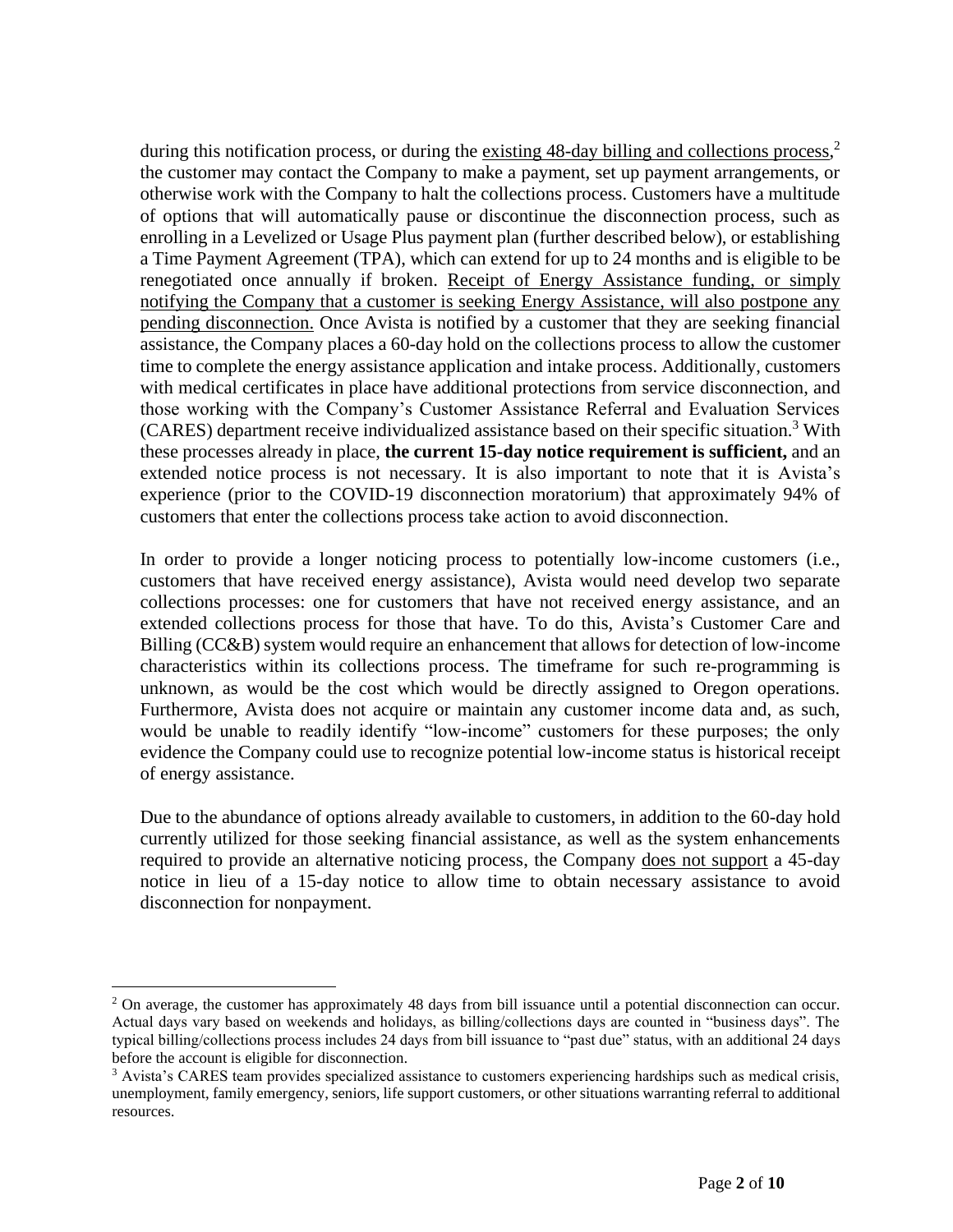# **2. TPAs extended to 24 months (860–021-0415).**

### **Avista Response**:

Avista currently offers TPAs up to 24 months in length pursuant to Order No. 20-324 in Docket UM 2114. Out of 931 residential TPAs established since this order went into effect on October 2, 2020, the average duration of the TPAs was 11 months, and 90 percent have broken due to non-payment. With a 90 percent break rate on long-term TPAs, Avista does not recommend a permanent requirement to offers TPAs up to 24 months in length, but rather we support that the current OARs requiring TPAs up to 12 months in length remain in place.

Historically, short-term arrangements (i.e., arrangements requiring arrears to be fully paid prior to the customer's next bill due date) have a much larger success rate of 67% kept. Evidence is clear that shorter length payment arrangements are a better solution for customers seeking arrangements on their account balances. If needed, a customer can set additional short-term arrangements on future balances.

Another option for customers struggling with a past due balance, or arrearage, is Avista's Arrearage Management Program (AMP), offered through the Company's Low-Income Rate Assistance Program (LIRAP). The Company believes the AMP is a better solution for incomequalified customers with past due balances that are less than \$500,<sup>4</sup> as it pays off 90 percent of the customer's arrears over 12-months while also encouraging on-time and in-full payments.

Rather than consider modifications to the existing TPA requirements, it would be better to strongly encourage utilities to have robust communication and outreach strategies in place, such, that they proactively attempt to communicate with customers who are in arrears or miss an installment on a TPA. Avista has found that proactive communication to customers in these situations is an effective tool in increasing the percent of successfully completed TPAs.

## **3. Waive reconnect fee and field visit charge (once, maybe twice per year) (860-021-0330 and 0420).**

### **Avista Response:**

Waving field visit charges once per year is not applicable to Avista, as the Company does not charge any fees for field visits in Oregon.

With regard to the waiving reconnection fees, the Company believes that it is important to consider the differences between the electric and natural gas utilities in terms of requirements for reconnection of service. To ensure customer equipment is reconnected safely, Avista natural gas field personnel must visit each home needing a natural gas reconnection in order to complete the necessary equipment and safety checks prior to the actual reconnection of service. This mandatory visit results in incurred labor costs to the Company. Due to the numerous customer options available to prevent disconnection described above and further below, paired

<sup>4</sup> Avista's AMP provides an annual maximum of \$500 per participating customer.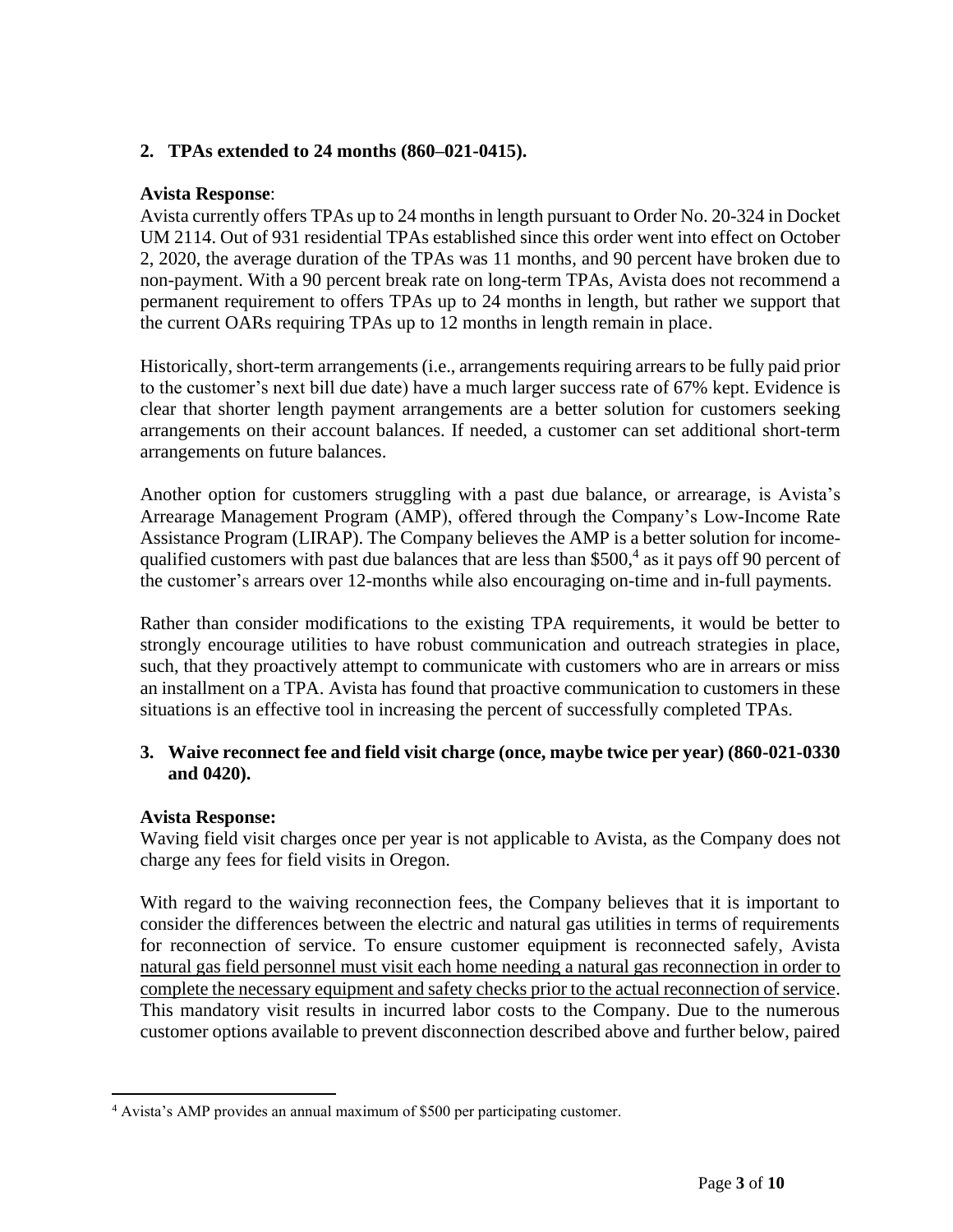with the cost incurred by the Company for reconnections, Avista does not support waiving reconnect fees once per year.

### **4. Waive deposit payments (860-021-0205).**

### **Avista Response**:

With a minimum payment required for reconnection of one half of the customer's past due balance plus a reconnection fee, Avista supports waiving deposit payments for all residential customers.

## **5. Allow equal payment when there is a balance on the account (860-021-0414).**

## **Avista Response**:

In compliance with OAR 860-021-0415, the Company currently offers this option to its customers through the Levelized and Usage Plus programs. The Levelized program allows customers to pay off their arrears by making a down payment of  $1/12<sup>th</sup>$  of their past due balance and then paying the average billed amount plus  $1/12<sup>th</sup>$  of the account balance each month for 11 consecutive months. The Usage Plus program allows customers to pay off their arrears by making a down payment of  $1/12<sup>th</sup>$  of their past due balance and then paying their monthly charges plus  $1/12<sup>th</sup>$  of the past due balance for 11 consecutive months. Both of these options take the customer's full balance into account. Avista also offers an AMP and TPAs to help customers get caught up on their bills; once the term of the AMP, TPA, Levelized or Usage Plus program is successfully completed, customers are eligible to enroll in Comfort Level Billing (CLB). CLB is the only option mentioned that does not allow for past due balances to be incorporated into the payment plan. With the arrangement options outlined above, the Company does not believe it is necessary to enroll customers with arrears in CLB.

- **6. Notify Energy Trust of customers placed on Energy Assistance. Share customer information, including energy usage and billing data.** 
	- o **Require Energy Trust to track EA customer activities and report on energy usage (Energy Usage Index) pre- / post- interaction.**

# **Avista Response**:

While OAR 860-086-0040(1) already requires Avista to provide the Energy Trust of Oregon (ETO) with specific proprietary customer information, including usage data, for purposes of energy conservation, OAR 860-086-0040(2) prohibits the transfer of – among other things – credit information, billing, and payment history. In addition, although not explicitly stated within this rule, the Company believes energy assistance information is proprietary to each customer. Oregon Housing and Community Services (OHCS) already tracks such information for weatherization participants, and Avista also reports weatherization information, in aggregate, to the Oregon Public Utility Commission (OPUC or Commission).

To help facilitate connection of weatherization services to potential energy assistance recipients, Avista notifies all customers of no-cost weatherization programs, with targeted information sent to those that receive, or have received, energy assistance. Avista also partners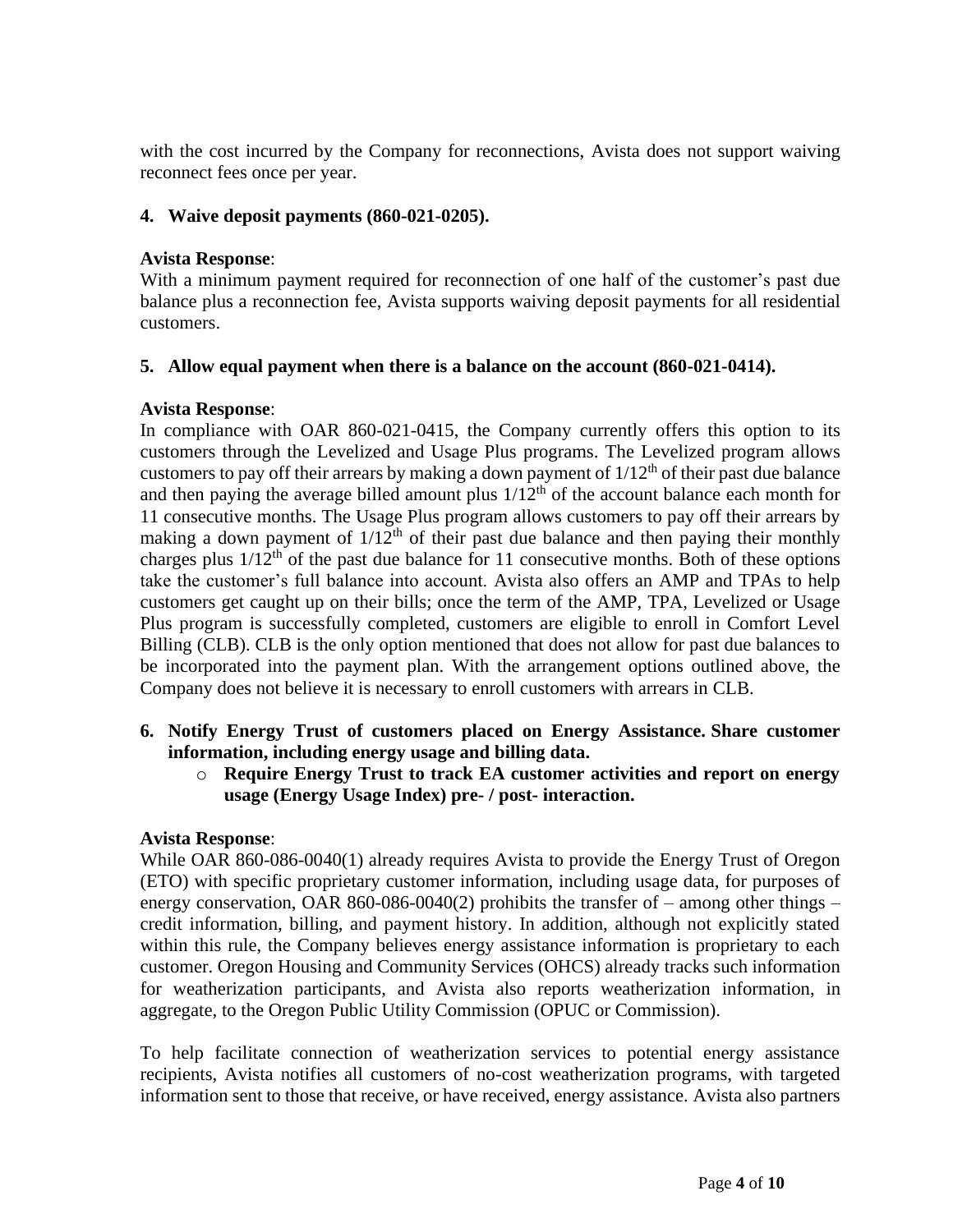with local Community Action Agencies (CAAs or Agencies) who are uniquely positioned to notify clientele and deliver weatherization programs. The CAAs are responsible for completing an energy savings evaluation, fully weatherizing, and ensuring health and safety measures are completed within customers' homes. **The ETO does not offer low-income weatherization for Avista customers**, but the Company has met jointly with the CAAs and ETO to consider co-funding opportunities that may increase the number of customers served. Avista fully supports its customers receiving low-income weatherization benefits and is exploring ways to increase customer outreach, engagement to connect these customers with no-cost weatherization opportunities.

Additionally, in an effort to better serve its low-income customers, Avista is currently engaged in a stakeholder group with OHCS to evaluate energy assistance programs with some of the areas of study being energy burden, intake processes, and outreach. The applicable learnings will inform program design to better serve low-income customers.

## **Medical Certificates**

## **7. Maintain two-month self-certification (860-021-0410).**

### **Avista Response**:

Avista Supports maintaining a two-month self-certification for medical certificates.

### **8. Maintain not required to enter a TPA (860-021-0415).**

### **Avista Response**:

Enrollment in a TPA should be required for customers with a medical certificate to ensure balances do not become insurmountable. Customers are able to obtain a medical certificate for a period of six months to twelve months depending on the medical condition. There are no limits to the number of medical certificates a customer can utilize, therefore, without a TPA, balances could continue to grow to unmanageable levels.

### **Severe Weather Moratorium (860-021-0407)**

### **9. Add AQI (100 and above (or 150 and above)) to the rule.**

### **Avista Response**:

As required per Order No. 21-236 in Docket UM 2114, Avista implemented a customer protection such that it would not disconnect customers on days when the AQI is at 101 or higher. The Company supports this AQI protection being made permanent in OAR 860-021- 0407.

### **10. Add wildfire displacement (no disconnects during an evacuation order; or the day of and day after the order has been lifted) to the rule.**

o **Potentially adding a reconnection rule for customer's impacted by wildfires and recently disconnected, i.e. last 72 hours.**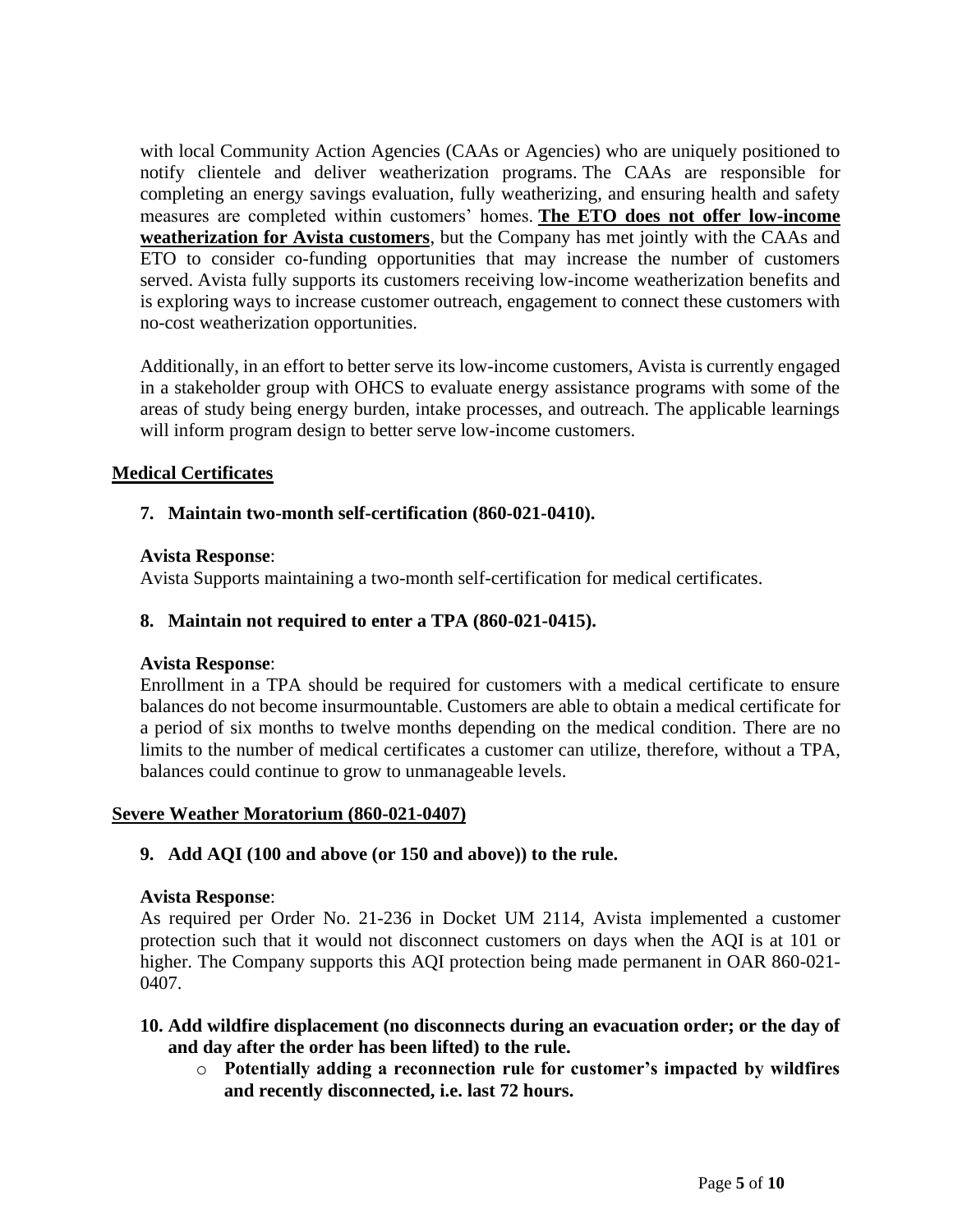### **Avista Response**:

Avista supports a wildfire displacement rule where no disconnects can occur the day of and the day after an evacuation order is lifted. The Company also supports the addition of a reconnect rule for customers impacted by wildfires who were recently disconnected. While Avista supports the addition of a wildfire displacement rule, there is not currently an official notification system through which the Company is made aware of evacuation orders, especially in instances where the evacuation impacts minimal customers. This lack of an evacuationspecific notification system may cause scenarios where the Company is unaware of an evacuation order, rendering it unable to comply with the above disconnection/reconnection provision. If these wildfire displacement guidelines are imposed, Avista is committed to implementing these provisions to the best of its abilities, given the notification impediments described above.

### **11. Add the 3 days before and after 32 degrees.**

#### o **Potentially adding a reconnection rule for customers recently disconnected**

#### **Avista Response**:

Avista does not support adding three days before or after an anticipated 32-degree day for purposes of the severe weather moratorium identified in OAR 860-021-0407. The current severe weather moratorium rule, which was adopted in just 2017, is sufficient for its desired purpose of not disconnecting customers on days where it is forecasted to be at or below 32 degrees. Table 1 below shows the number of severe weather moratorium days by area that Avista serves where the actual high temperature was at or below 32 degree.<sup>5</sup>

| Year | <b>Klamath Falls</b> | La Grande | <b>Medford</b> | <b>Roseburg</b> |
|------|----------------------|-----------|----------------|-----------------|
| 2017 |                      |           |                |                 |
| 2018 |                      | 28        |                |                 |
| 2019 |                      | 22        |                |                 |
| 2020 |                      |           |                |                 |

### **Table 1: Number of Severe Weather Moratorium Days per Year**

Adding days before or after the day in question is not practical due to the variability of forecasts as long-term weather predictions are just that, predictions. Specifically, adding three days before the date in question would mean tracking a forecast four days in advance, leading to greater likelihood of the forecast being wrong.

For locations that Avista serves such as Klamath Falls and La Grande, requiring a seven-day moratorium due to a forecasted high on day four of 32 degrees or below would lead to a significant increase in the number of severe weather moratorium days compared to the current severe weather moratorium. Table 2 below represents the number of days when a severe weather moratorium disconnection would have occurred under this proposal.

<sup>5</sup> Severe weather moratorium days are only issued on days when disconnections are allowed to occur, Monday through Thursday, excluding holidays.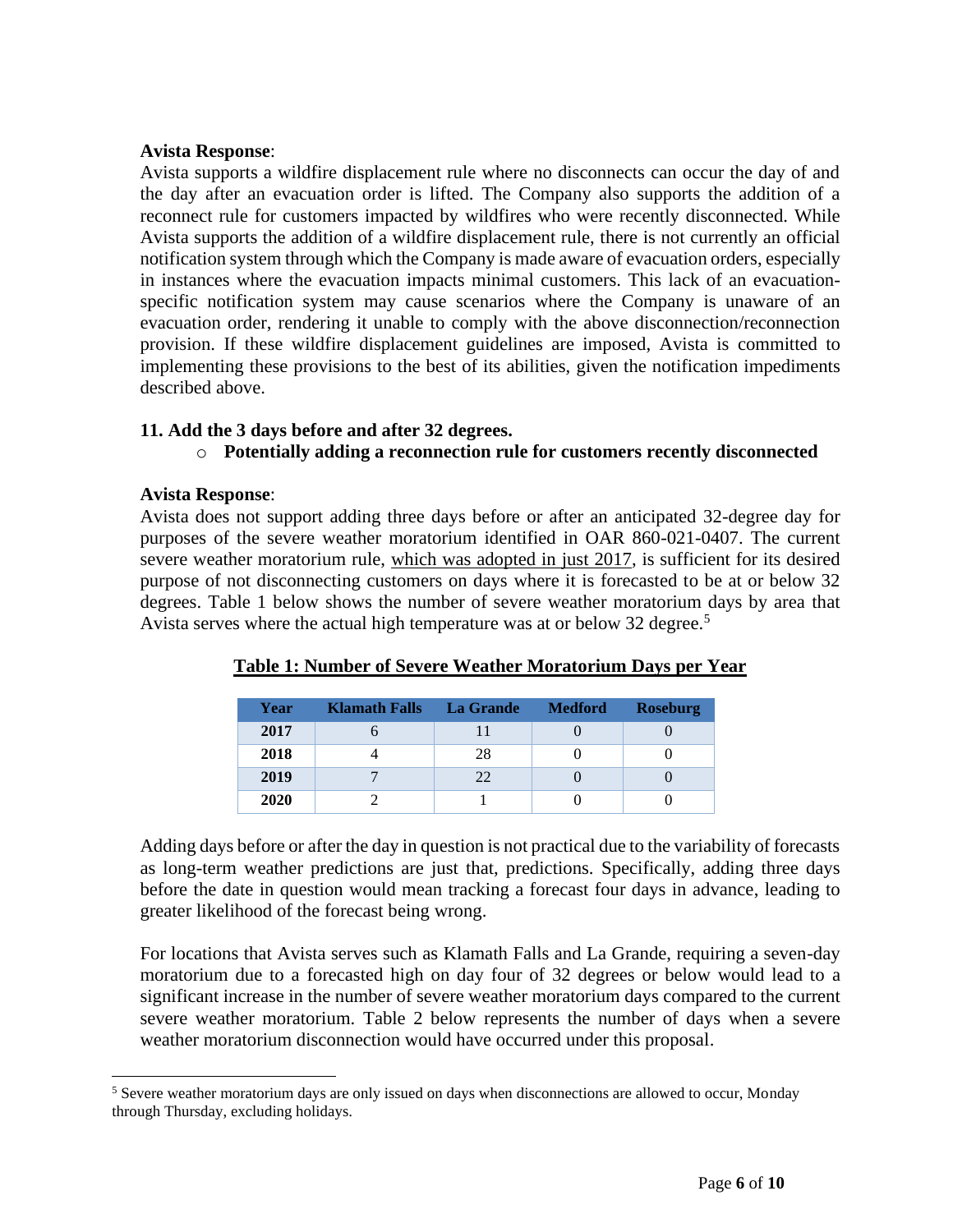## **Table 2: Number of Severe Weather Moratorium Days per Year Based on Proposed Extension of Severe Weather Moratorium**

| Year | <b>Klamath Falls</b> | <b>La Grande</b> | <b>Medford</b> | <b>Roseburg</b> |
|------|----------------------|------------------|----------------|-----------------|
| 2017 | 18                   | 20               |                |                 |
| 2018 | 12                   | 24               |                |                 |
| 2019 | 16                   | 38               |                |                 |
| 2020 | 13                   | 16               |                |                 |

In analyzing this data for the 2018-2019 winter heating season in La Grande, a severe weather moratorium would have been issued for 46 days from November  $1<sup>st</sup>$  through March  $31<sup>st</sup>$  under this proposal. Avista would have only been able to disconnect customers for a total of 36 days over the course of this 151-day period (disconnection not allowed on 66 Friday/weekend days, 3 holidays, and 46 moratorium days). Given the sporadic days in which disconnections would have been allowed during this period, if a customer was in arrears and did not seek assistance or enter into a TPA, they may not actually be disconnected due to the timing of how the collections process works. In this scenario the customer may continue to accumulate arrears to a point where they cannot get caught up. For the reasons described above Avista does not support the proposal of extending the severe weather moratorium by three days before or after a day when the forecasted high is at or below 32 degrees.

With regard to the institution of a reconnect rule during periods when it is forecasted to be below 32 degree, such a rule may helpful to customers. If such a rule is entertained, recently disconnected customers (i.e., those disconnected in the past 24 hours) should be required to contact the utility to have their service reconnected and a minimum payment should be required. Not requiring a minimum payment not only conflicts with the existing rule outlined in OAR 860-021-0335(2), but it also results in discriminatory treatment of similarly situated residential customers in different times of the year. Avista suggests instead a change in the minimum payment requirement for reconnect, which is discussed further in Avista's closing comments below.

### **12. Add 3 days day before and after a heat advisory.**

o **Potentially adding a reconnection rule for customers recently disconnected**

# **Avista Response**:

The current severe weather moratorium rule for a heat advisory is not directly applicable to natural gas only service providers, such as Avista, as most natural gas customers primarily use natural gas to heat their homes during the winter months. Any discussion related to modification of the severe weather mortarium during a heat advisory should only be applicable to electric utilities.

**13. Add an incentive for utility to have a winter protection program, potentially**  incentivizing a program that would ban disconnections from Dec  $\tilde{I}^{st}$  – March 1<sup>st</sup> for **customers receiving energy assistance, any customer having difficulty paying their bill if the household has children under 18 years old, people 62 years or older, or**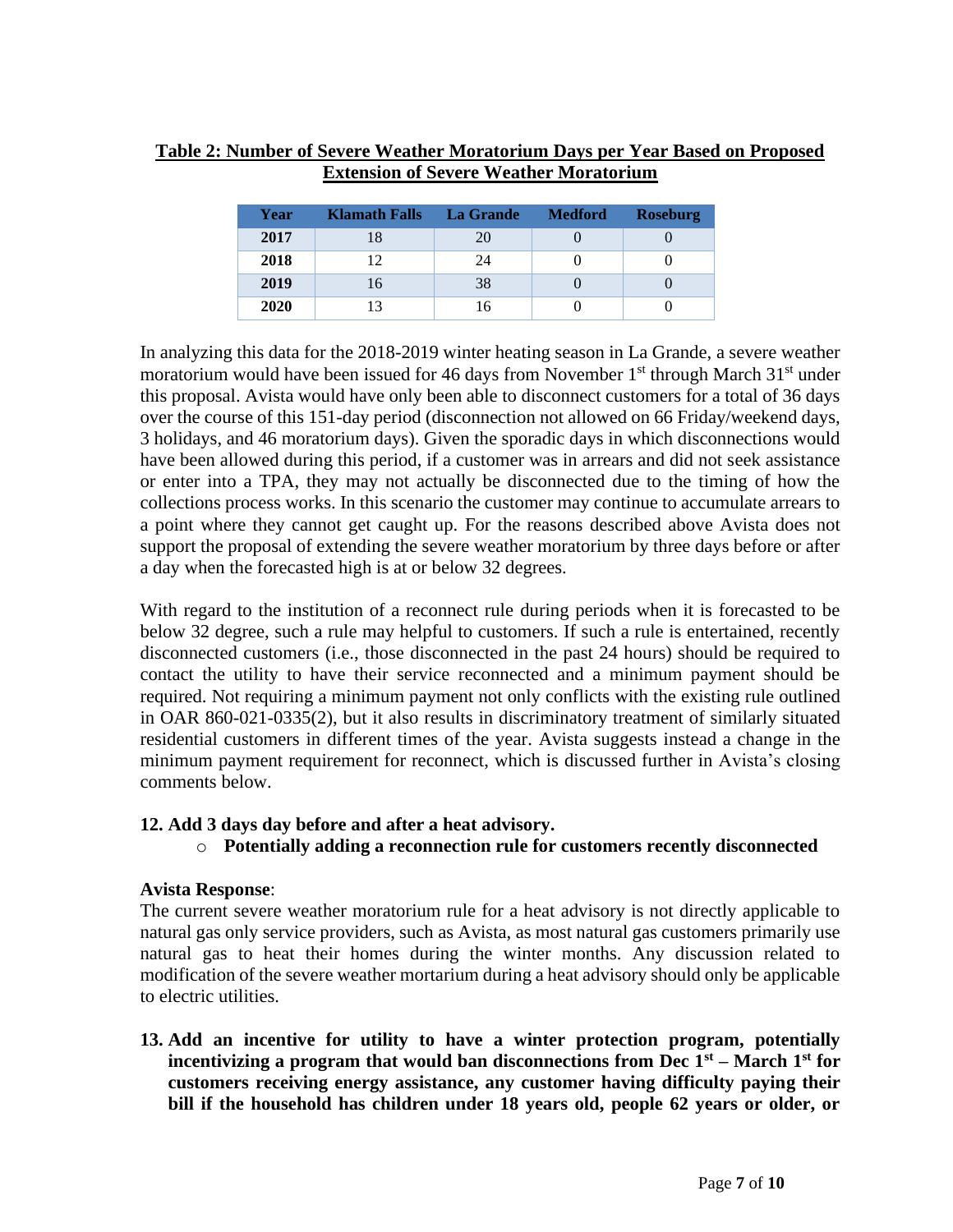## **people whose health would be threatened by the loss of service. (This would be in lieu of the 32-degree protection listed above)**

## **Avista Response:**

With the current severe weather moratorium already protecting customers from disconnection during temperatures of 32 degrees and below, along with the payment arrangements options, medical certificate opportunities, and the many emergency or energy assistance options available, the Company does not believe it is necessary to enact a disconnection moratorium that would span from December  $1<sup>st</sup>$  through March  $1<sup>st</sup>$  each year.

The Company has a similar moratorium in place for its Idaho customers and based on the historical data, Avista does not believe the moratorium is in the best interest of the customers it serves. While it may provide protection from disconnection of service for nonpayment during the winter months, it also serves to **exponentially amplify customers' past due balances** to in many cases—an unsurmountable debt. Under this moratorium, Avista's Idaho residential customers who [declare](javascript:void(0);) they are unable to pay their bill in full and have [children, elderly,](javascript:void(0);) or [infirm](javascript:void(0);) in the household, qualify for a winter moratorium starting December  $1<sup>st</sup>$  lasting through the end of February. On March 1<sup>st</sup>, payment is required for the balance **in full**.<sup>6</sup> As shown in Table 3 below, 414 customers who enrolled in the 2020-2021 winter moratorium still have arrears in mid-October that are over 120 days past due. Even more notable, some customers within this data set are still dealing with arrears from their enrollment in winter moratorium during the 2019-2020 heating season.

## **Table 3: Average Amount Past Due by Aging Bucket for Idaho Customers Participating in 2020-2021 Winter Moratorium**

| <b>Customer Count <math>\alpha</math> 0-30 Days 31-60 Days 61-90 Days 91-120 Days &gt; 120 Days</b> |          |          |         |         |          | <b>Total</b>     |
|-----------------------------------------------------------------------------------------------------|----------|----------|---------|---------|----------|------------------|
| 414                                                                                                 | \$108.00 | \$106.79 | \$57.96 | \$36.80 | \$106.67 | $\sqrt{3416.22}$ |

### **Basic Energy Allotment when customers are disconnected**

- **14. Customers essentially wouldn't lose all access, but still retain access to a minimal (lifeline) amount of energy for a given period of time as they obtain funding to be reconnected.**
	- o **Funded through a blend of tariff/voluntary-giving programs.**
	- o **May require investments in smart/net meters or other infrastructure investments.**

#### **Avista Response**:

Avista does not support an initiative that allows customers to retain access to a minimal amount of natural gas, nor does the Company know if this type of program can even be offered for natural gas customers. Avista does not have the metering technology, and is not aware of metering technology available, that would allow for a minimal flow of natural gas. Avista's

<sup>&</sup>lt;sup>6</sup> Customers that have made a good faith effort to make any form of payment during the winter moratorium are given the opportunity to set payment arrangements, prior to the March 1<sup>st</sup> deadline, to address the full balance.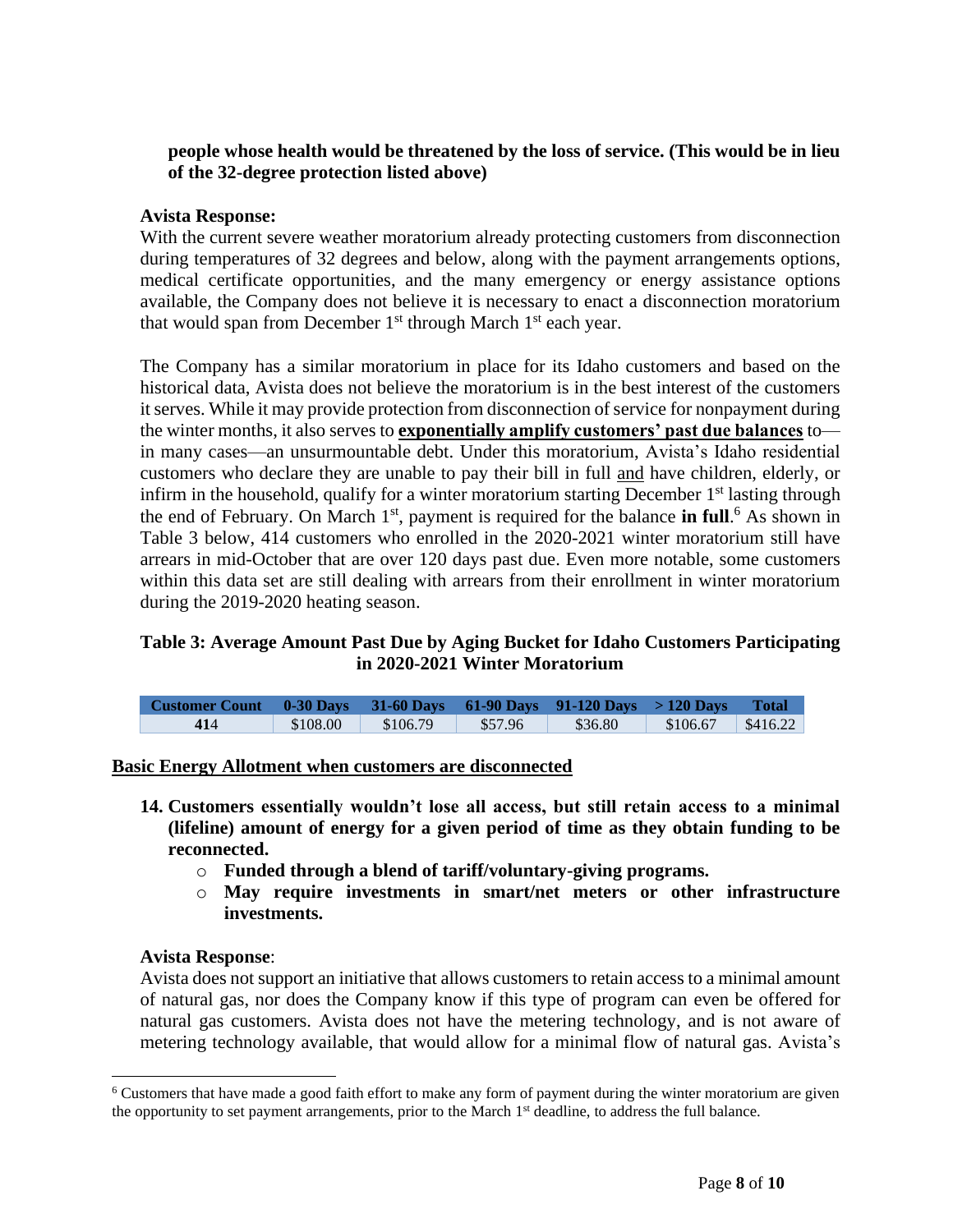CC&B system also lacks the technology to support this type of initiative. Further, the Company is not aware of any other natural gas utilities that have implemented this type of program, and questions how this program would even function infrastructurally. There is no dial to turn that allows the Company to alter the amount of natural gas flowing to a customer's home; natural gas is either on or off. When low pressure is detected within Avista's natural gas infrastructure, personnel are required to go to each home served by that pipeline and manually turn off each meter while the low-pressure issue is corrected. Once corrected, each meter must be turned back on manually and each gas appliance in each home must be checked to ensure they are in safe operating order. The costs required for the infrastructure investments that would undoubtedly need to be made to allow for a throttling of natural gas service, if it even were possible at all, far outweigh the benefits of offering such a program.

### **Voluntary Programs**

**15. We would like to introduce procedure for allowing customers to donate money to a fund for disconnection abatement. This fund will be included on every customer bill and will allow for rounding up or making a specific donation amount. Those funds would be dispersed to customer's facing disconnection, i.e. to defray costs associated with disconnection. These funds should be dispersed to customers, with minimal (>10% of total funds being spent on administrative costs.)**

### **Avista Response**:

Avista already offers a voluntary program such as the one described known as Project Share. Customers and employees are able to make donations to Project Share that are then dispersed to customers facing financial hardship or disconnection. The Company also makes a \$15,000 annual donation to Project Share dedicated for customers in Oregon. Customer donation amounts are not limited, allowing them to donate as much or as little as they prefer. If a customer would like to round up the amount of their bill, they are able to do so using the "other amount" feature within the Project Share donation section on their billing statement or online MyAccount profile. If a "round up" option were provided in lieu of, or in addition to, the "other amount" field, the Company believes there is the potential that customers who currently give a flat amount would potentially give less, resulting in less voluntary giving to Project Share.

In addition to the above responses provided to Staff's suggestions, Avista also recommends an update to OAR 860-021-0335(2) to further support its customers whose services have been disconnected. As an alternative to requiring customers to pay ½ of the account balance plus any applicable reconnection fees to be reconnected, the Company proposes instead to require a payment for ¼ of the full account balance, plus any applicable reconnect fees, with arrangements to pay the remaining account balance over 3 months. This approach will not only reduce the amount required for reconnect, but also support customers in paying the outstanding balance over time.

Again, Avista thanks Staff for the leadership in navigating through the difficult process of how utilities and the Commission respond to the impacts of COVID-19 for utility customers and appreciated the continued collaborative work of all stakeholders in this ongoing process. Please